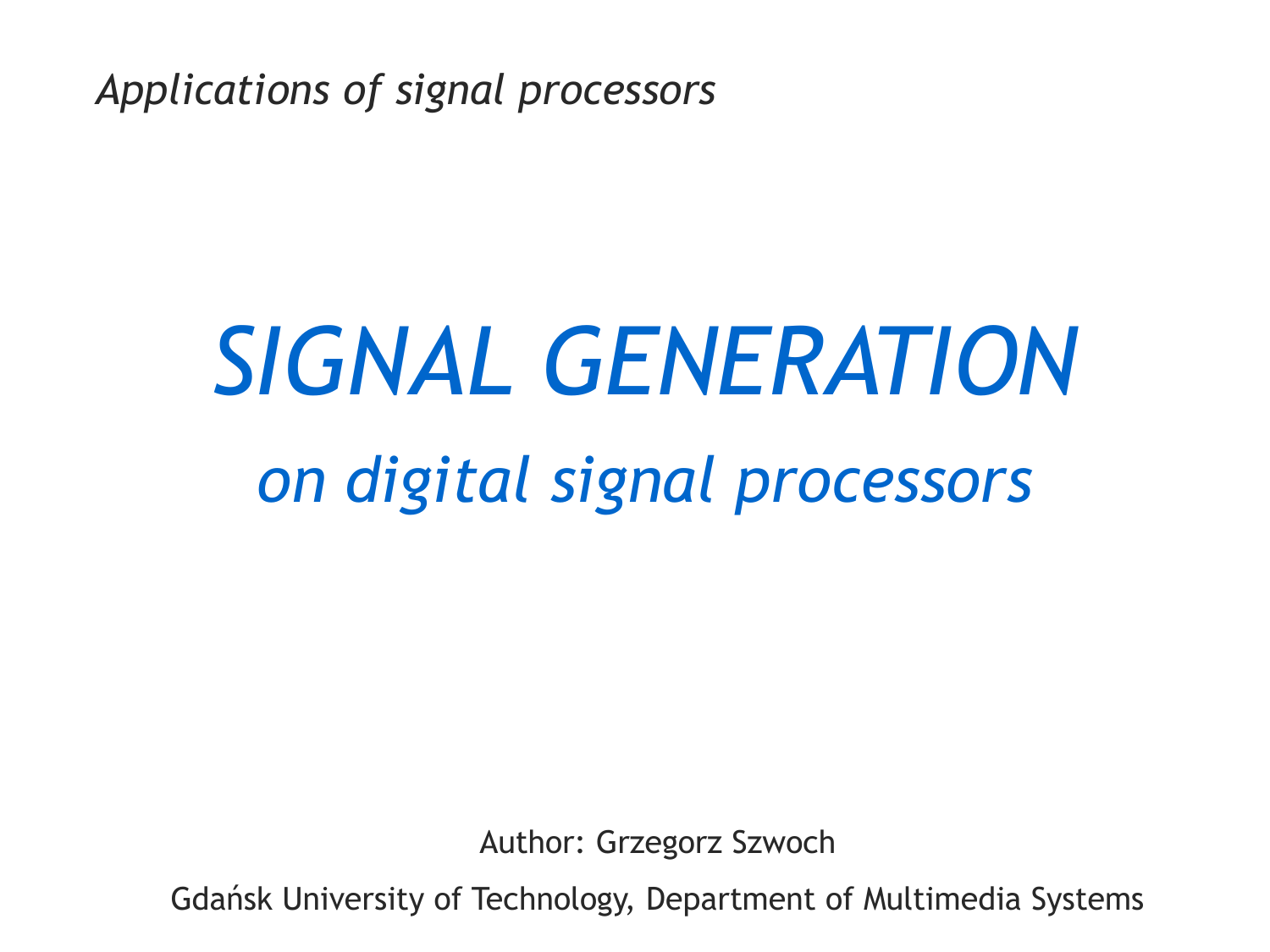#### *Introduction*

- Usually, signal processors operate on signals that are fed to its inputs.
- We can also use DSPs to generate signals.
- In this lecture, we will talk about:
	- generating digital harmonic signals,
	- generating a sine wave,
	- generating pseudo-random signals (noise),
	- generating signals by reading samples from memory,
	- interpolation of samples stored in memory.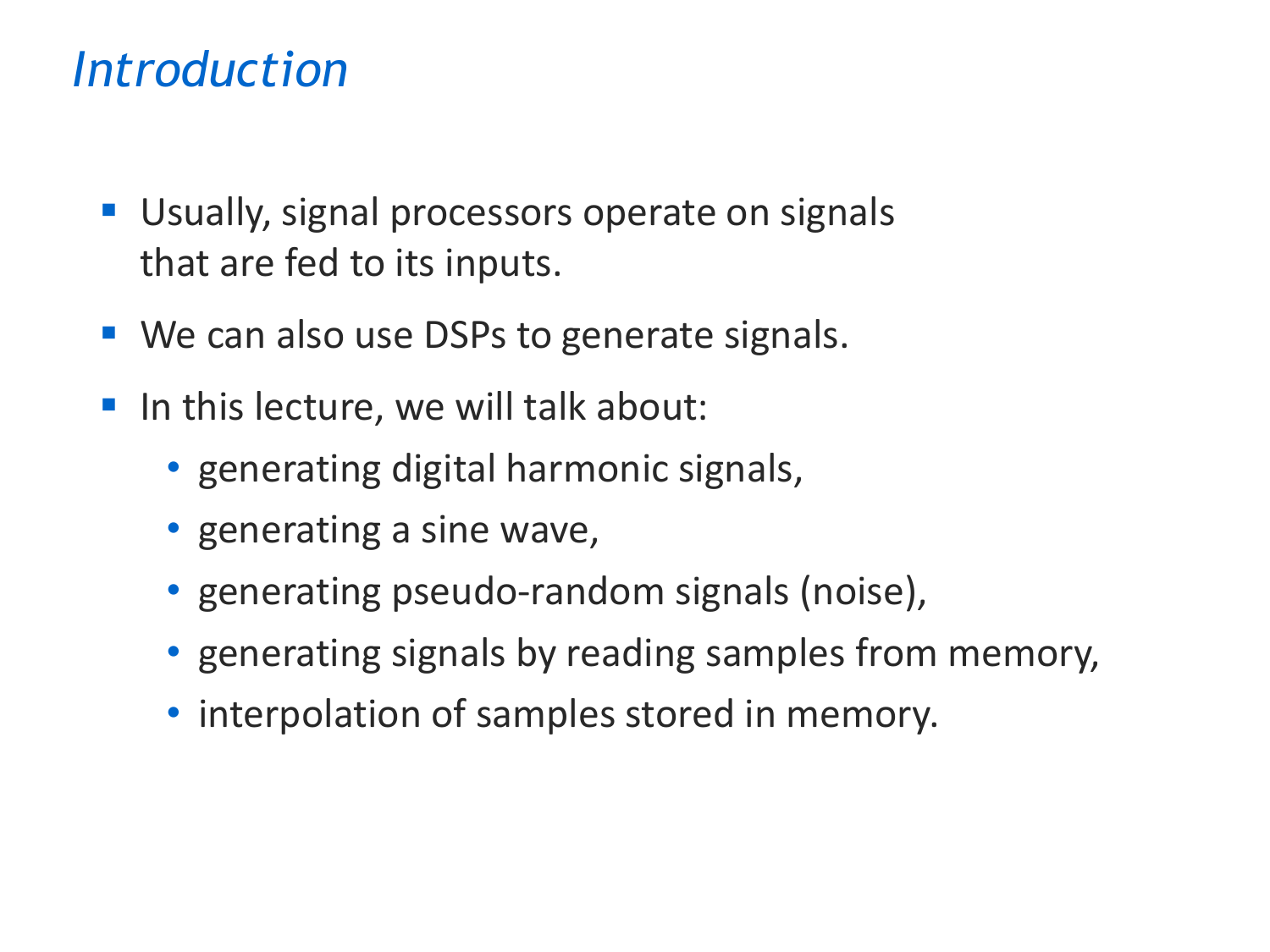#### *Sawtooth wave*

- Harmonic signals: their spectrum consists of partials at harmonic frequencies – multiples of the fundamental frequency.
- **Example: sawtooth wave.** Time and spectral plot:



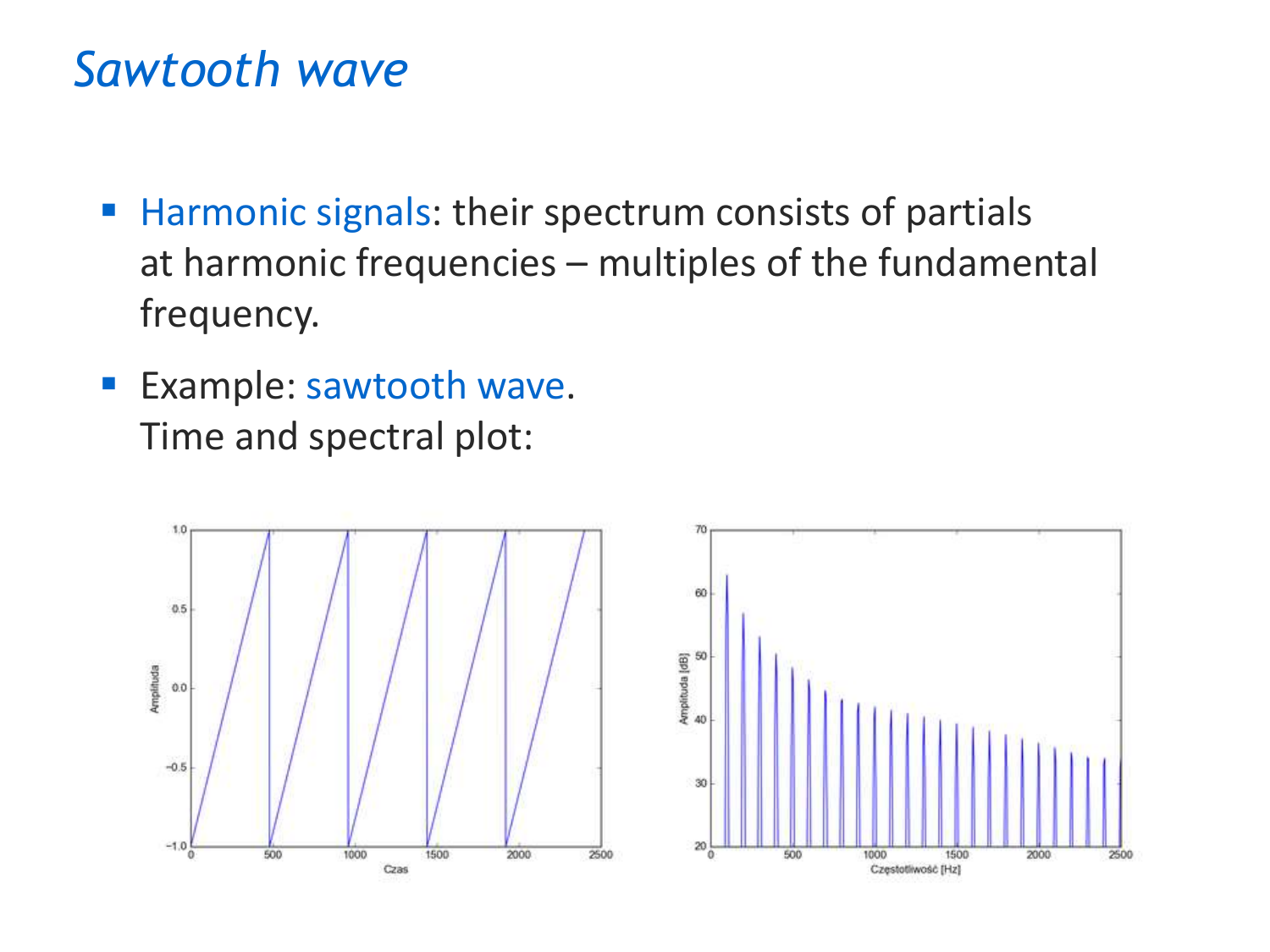#### *Sawtooth wave*

- Amplitude changes linearly.
- To generate the wave, we use an accumulator – we sum up the consecutive amplitude steps.
- **·** Initialization:

```
int amplitude = 0;
const int step = ???;
```
▪ For each sample, output *y*:

```
y = amplitude;
amplitude = amplituda + step;
```
■ What is the value of *step*?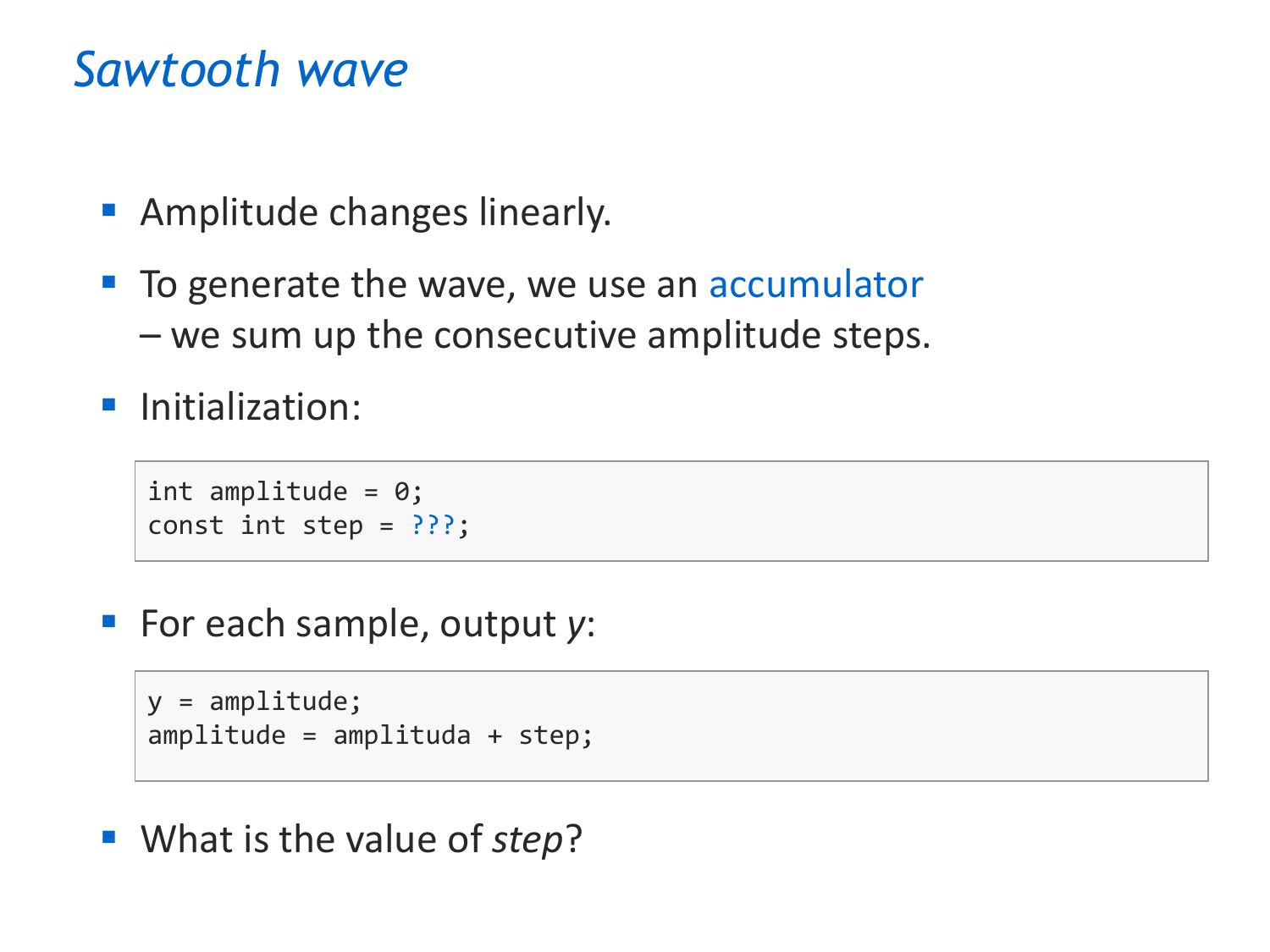#### *Calculating the amplitude step*

- **•** Let's assume frequency 1 Hz (period 1 s),  $fs = 48$  kHz.
- We need 48000 samples to change amplitude from -32768 to 32768.
- Amplitude change per one sample is:

$$
d = \frac{2 \cdot 32768}{48000} = 1.365333...
$$

■ And if we need 100 Hz (sample 0.01 s)?

$$
d = \frac{2.32768}{48000/100} = 136.5333...
$$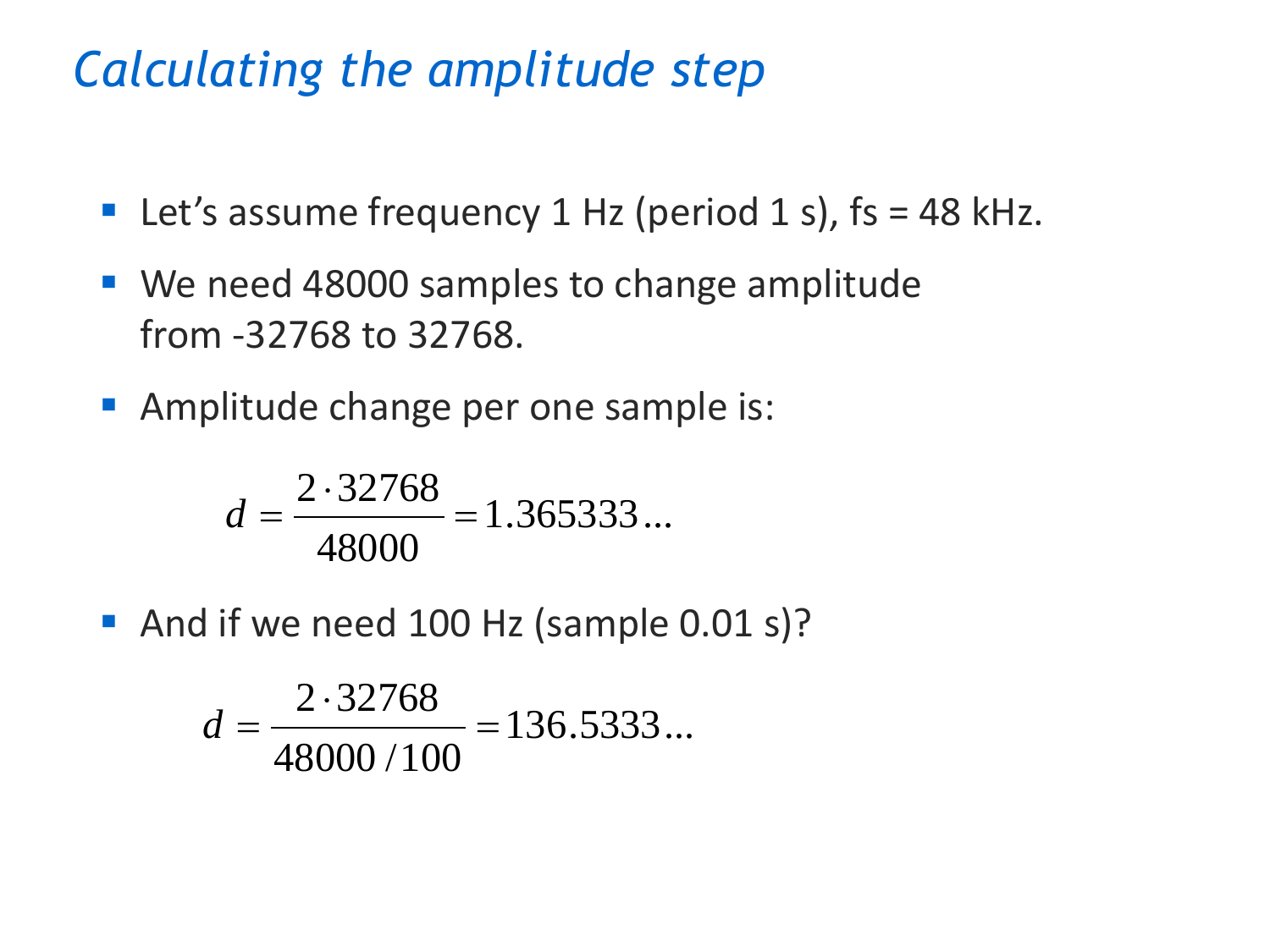#### *Calculating the amplitude step*

■ For any frequency *f*, amplitude step as a Q15 number is:

*d* = round( *f* \* 1.36533)

- **•** For example:  $f = 440$  Hz  $\rightarrow d = 601$
- **If we need to compute this step in code:**

$$
d = f \frac{65536}{48000} = f \frac{2 \cdot 22368}{32768} = (f * 22368) > 14
$$

■ Remember that it's not possible to write any frequency value in a fixed-point notation.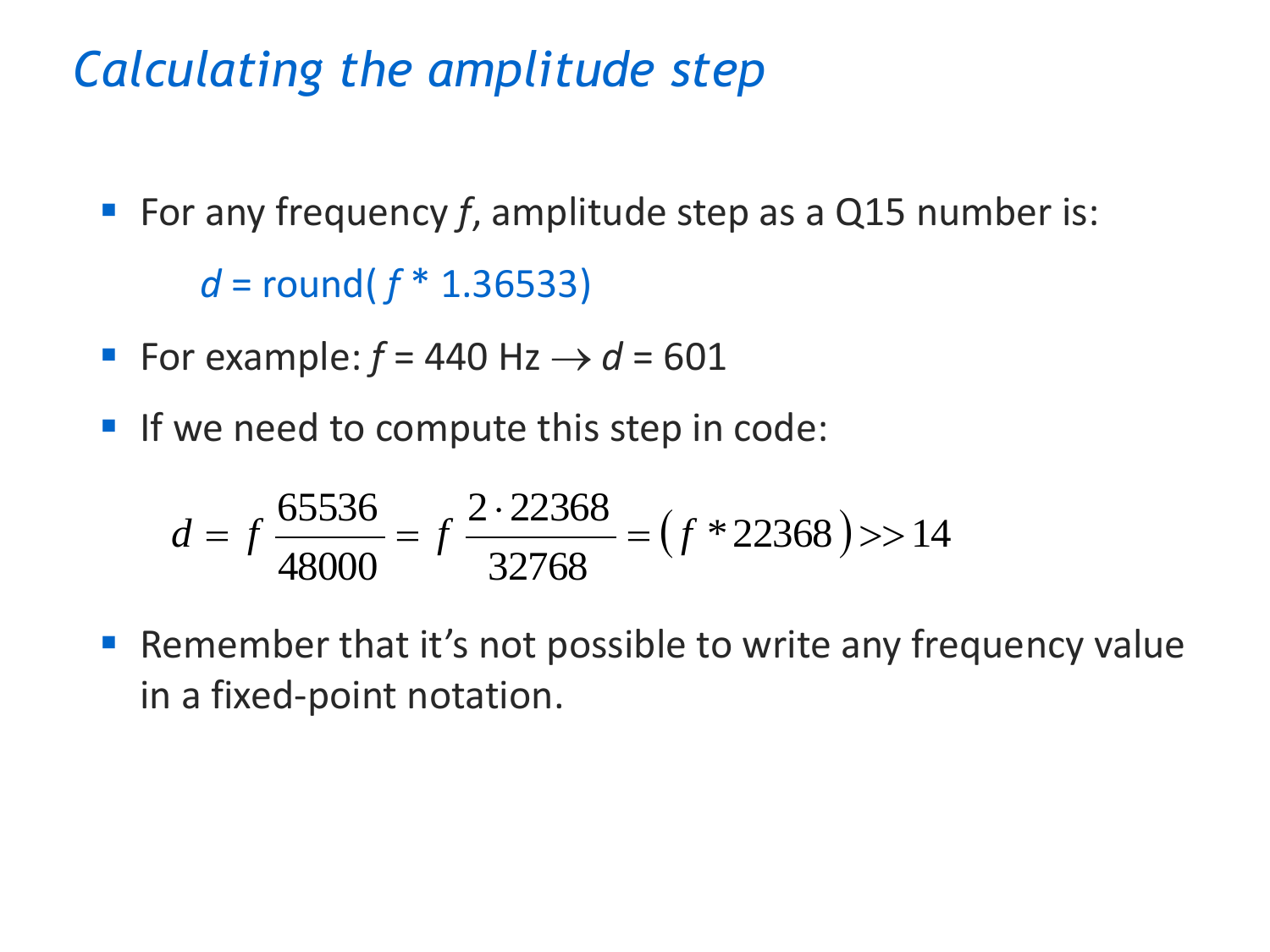### *Overflow in sawtooth generation*

- Important: range overflow occurs when amplitude steps are accumulated, for example: 1.0  $32750 + 25 = 0.32775'' = -32761$
- Amplitude "wraps around" - this is exactly what we need!
- $\blacksquare$  It is one of rare cases in which range overflow is actually useful.

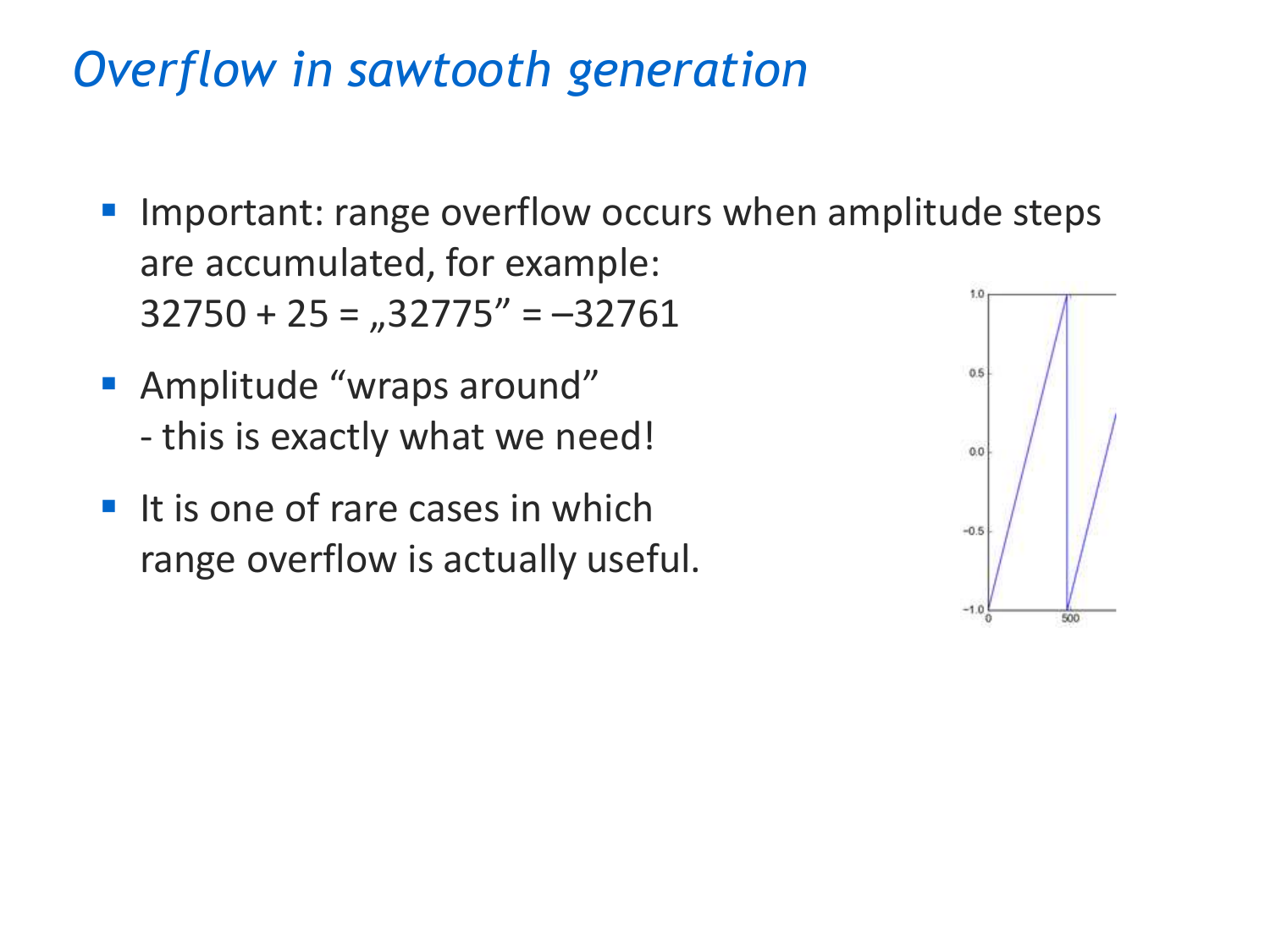#### *Square / pulse wave*

- **E** Another harmonic signal: square or pulse wave.
- Signal amplitude changes between -*A* and +*A*.
- Pulse width: a ratio of duration of the positive part to the wave period (0 to 1).
- $\blacksquare$  Time and spectral plots for pulse width  $= 0.5$ :

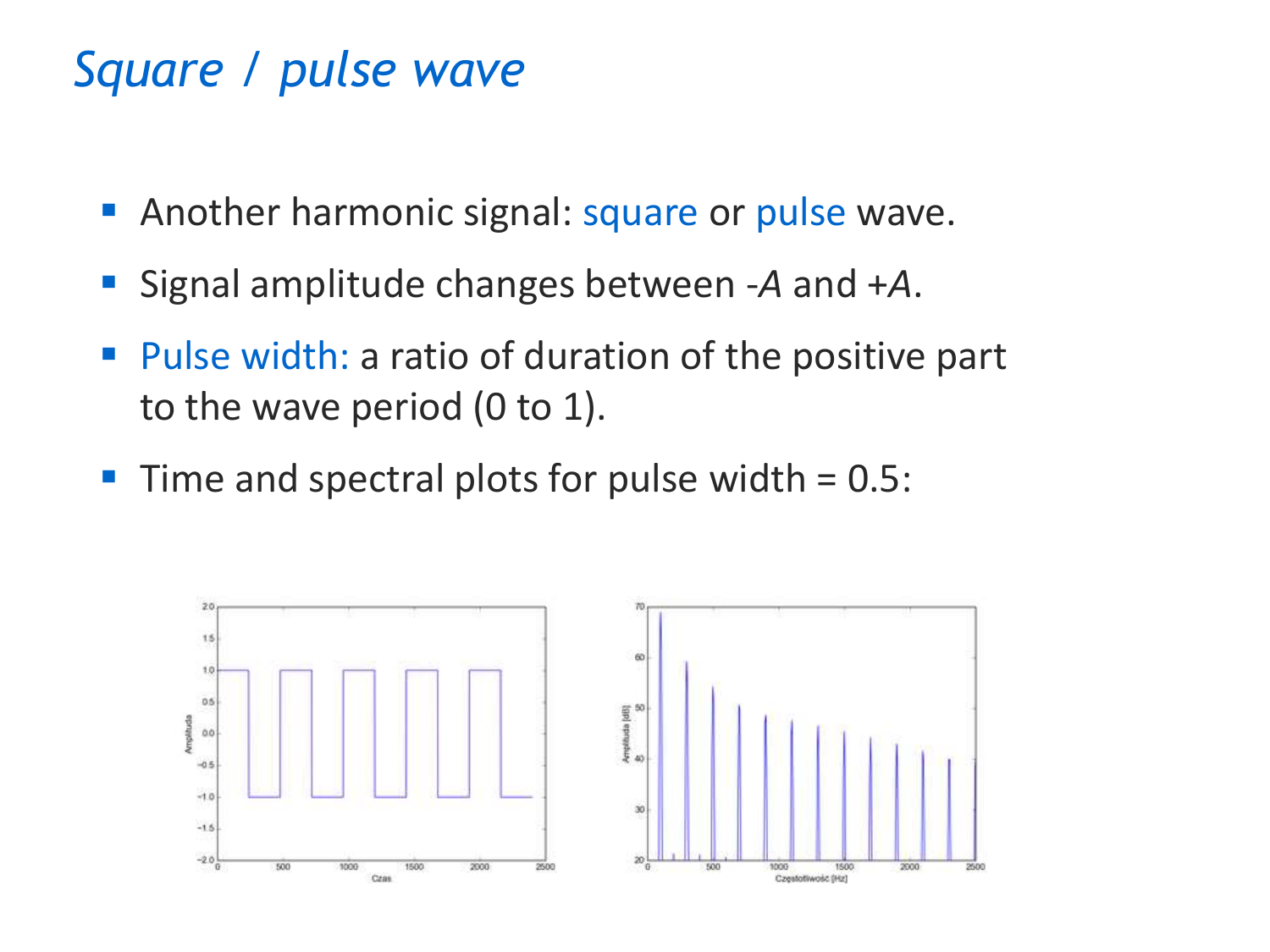## *Square / pulse wave*

■ Square wave may be calculated from the sawtooth wave:

```
if (amplitude < threshold)
   y = 32767; // or another amplitude
else
   y = -32768;
```
- Value of *threshold* depends on the pulse width: *threshold* = 2 \* *pulse\_width* – 1
- A regular square wave  $(50/50)$ : threshold = 0.

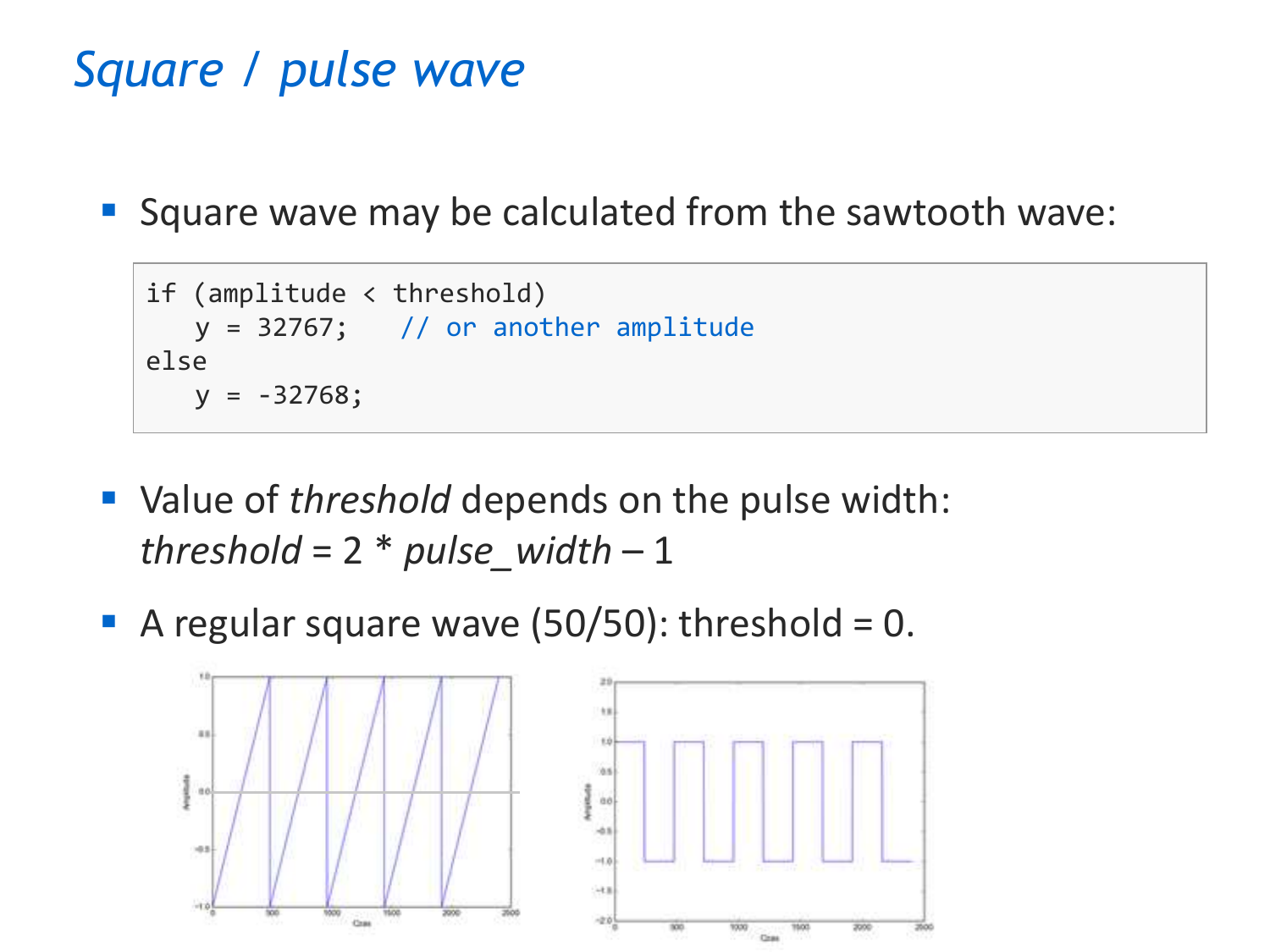## *Aliasing problem*

- **Analog harmonic waves (such as square or sawtooth)** have infinite spectrum.
- If we try to generate these waves digitally "from definition", usually aliasing will occur.
- The problem increases for higher wave frequencies.
- The resulting signal is inharmonic.

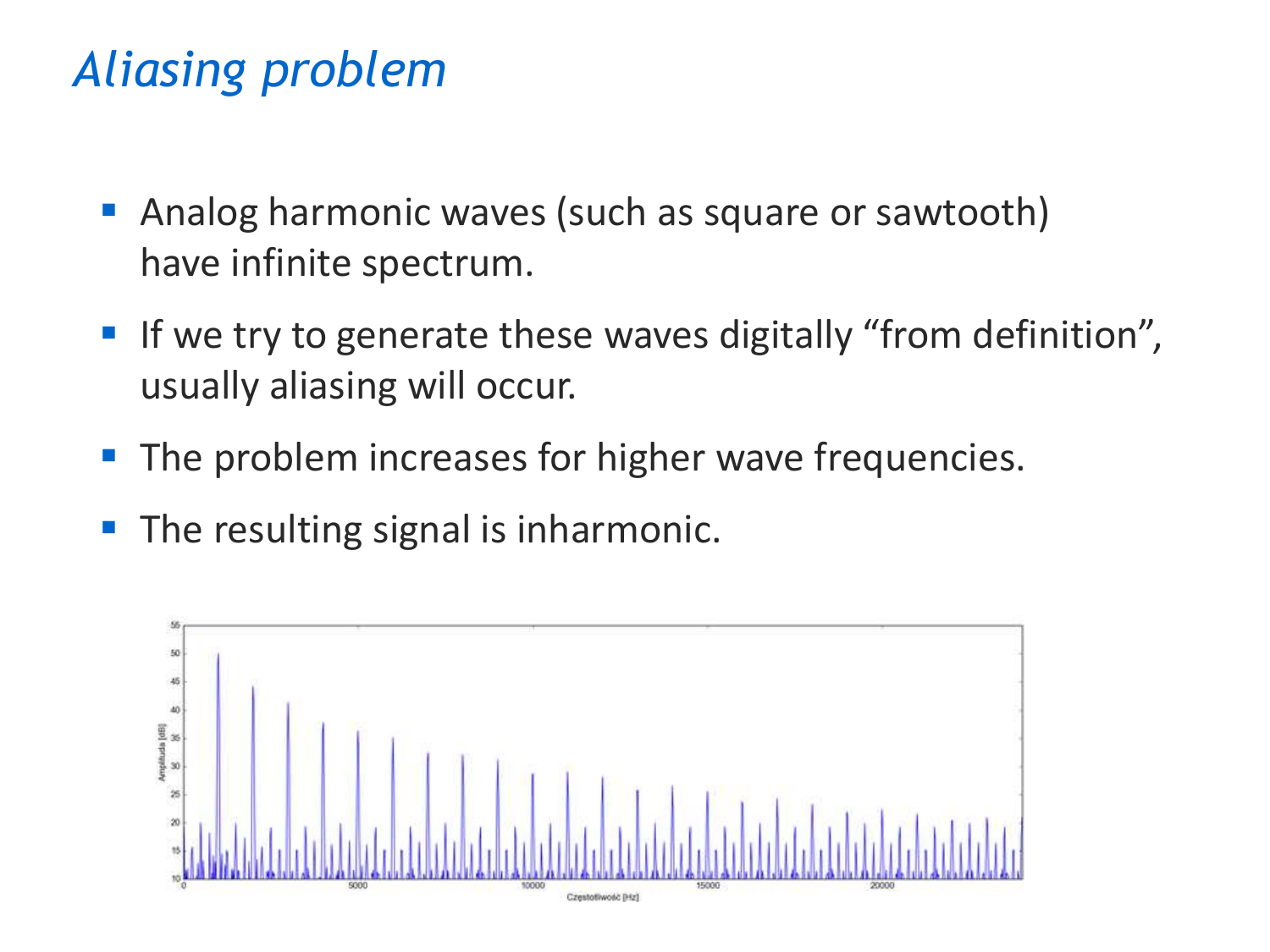## *Aliasing problem*

There ware various method of generating alias-free waves.

- Generating waves with higher sampling frequency (oversampling), then decimation.
- **Using Fourier series. For example, sawtooth:**

$$
x(n) = \frac{A}{2} - \frac{A}{\pi} \sum_{k=1}^{N} (-1)^k \frac{\sin(2\pi k n f / fs)}{k}
$$

- for *kf* below Nyquist frequency,
- the signal is distorted in time domain (lack of high frequency components).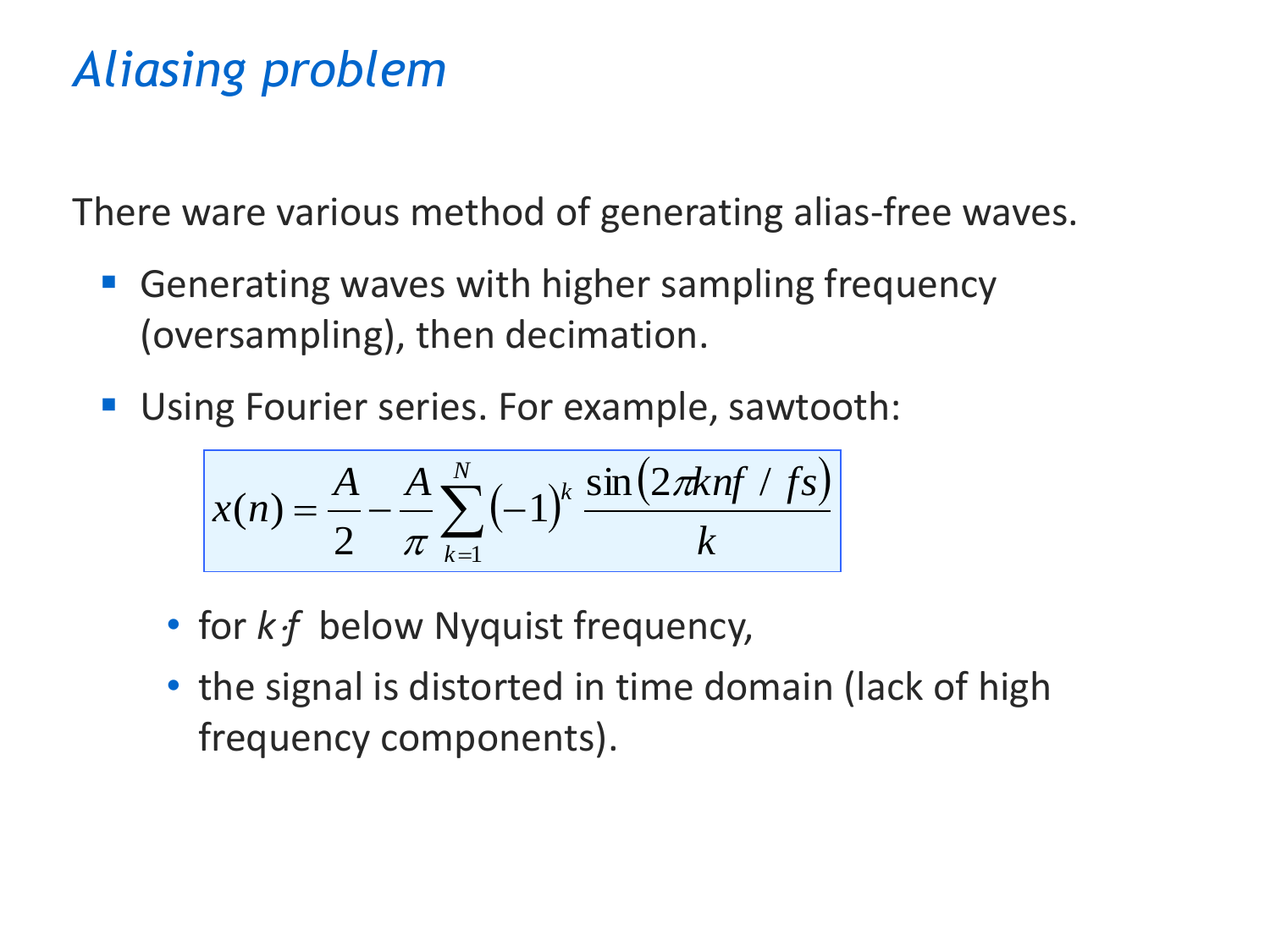## *Sine generation*

- **Phase of a sine wave looks like** a sawtooth wave.
- We know how to generate -53 a sawtooth wave. Now, we have to convert phase (angle) into the amplitude.
- We can approximate the sine with Taylor series:

$$
\sin(x) \approx x - \frac{x^3}{3!} + \frac{x^5}{5!} - \frac{x^7}{7!} + \frac{x^9}{9!} - \dots
$$

■ Function *sine* from DSPLIB for C55x uses this method.

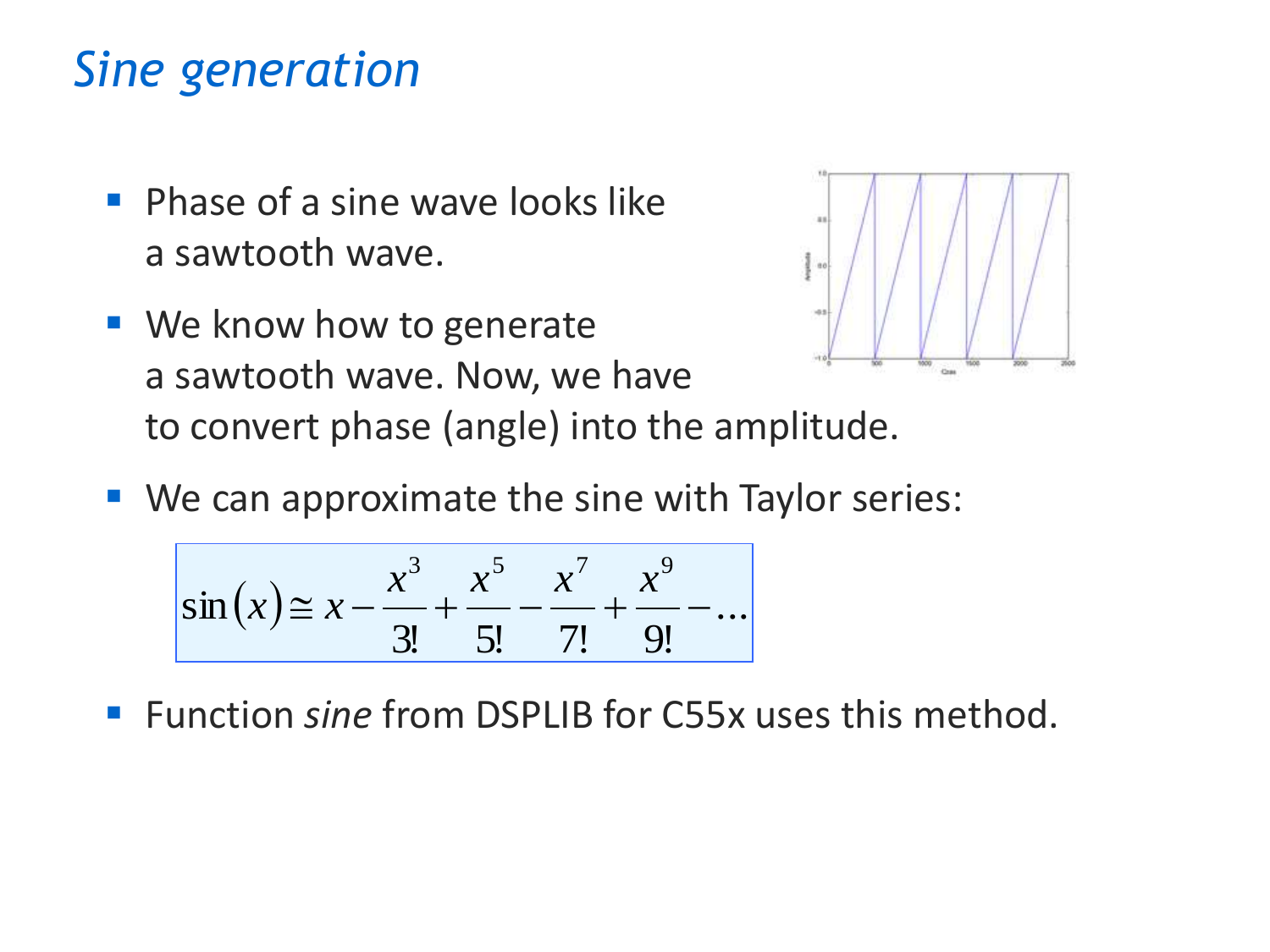# *Sine wave generation with DSPLIB*



- $\blacksquare$  *x* pointer to the buffer with phase (angle) values. We generate a sawtooth wave of a desired frequency and write its values to the buffer.
- $\blacksquare$   $r$  pointer to the buffer in which values of a sine wave will be stored.
- *nx* number of samples to generate (buffer length).

Note that *sine* function does not generate a sine wave signal by itself, it only computes sine values from given angles.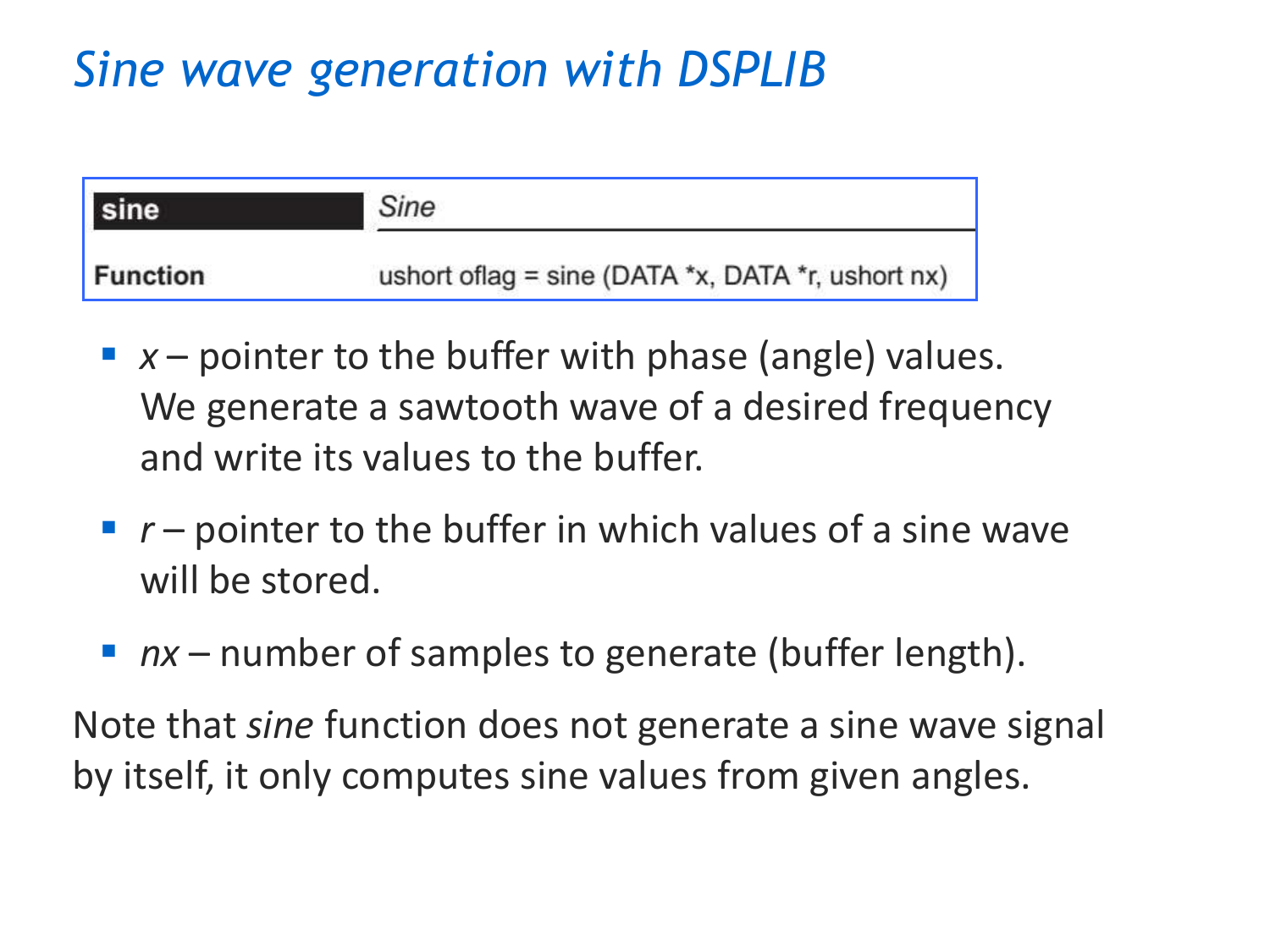### *Sine wave from IIR generator*

- **EXTERNATION EXTERNATION:** Alternative method of sine wave generation: we use a marginally-stable second-order IIR system.
- We use an impulse to start the generator:  $y(0) = -\sin(2\pi f / fs)$ ,  $y(1) = 0$
- The system goes into oscillations – generates sine wave values.
- On a fixed-point DSP, implementation is problematic (insufficient numerical precision).

$$
y(n) = a \cdot y(n-1) - y(n-2)
$$



$$
a = 2\cos\left(\frac{2\pi f}{fs}\right)
$$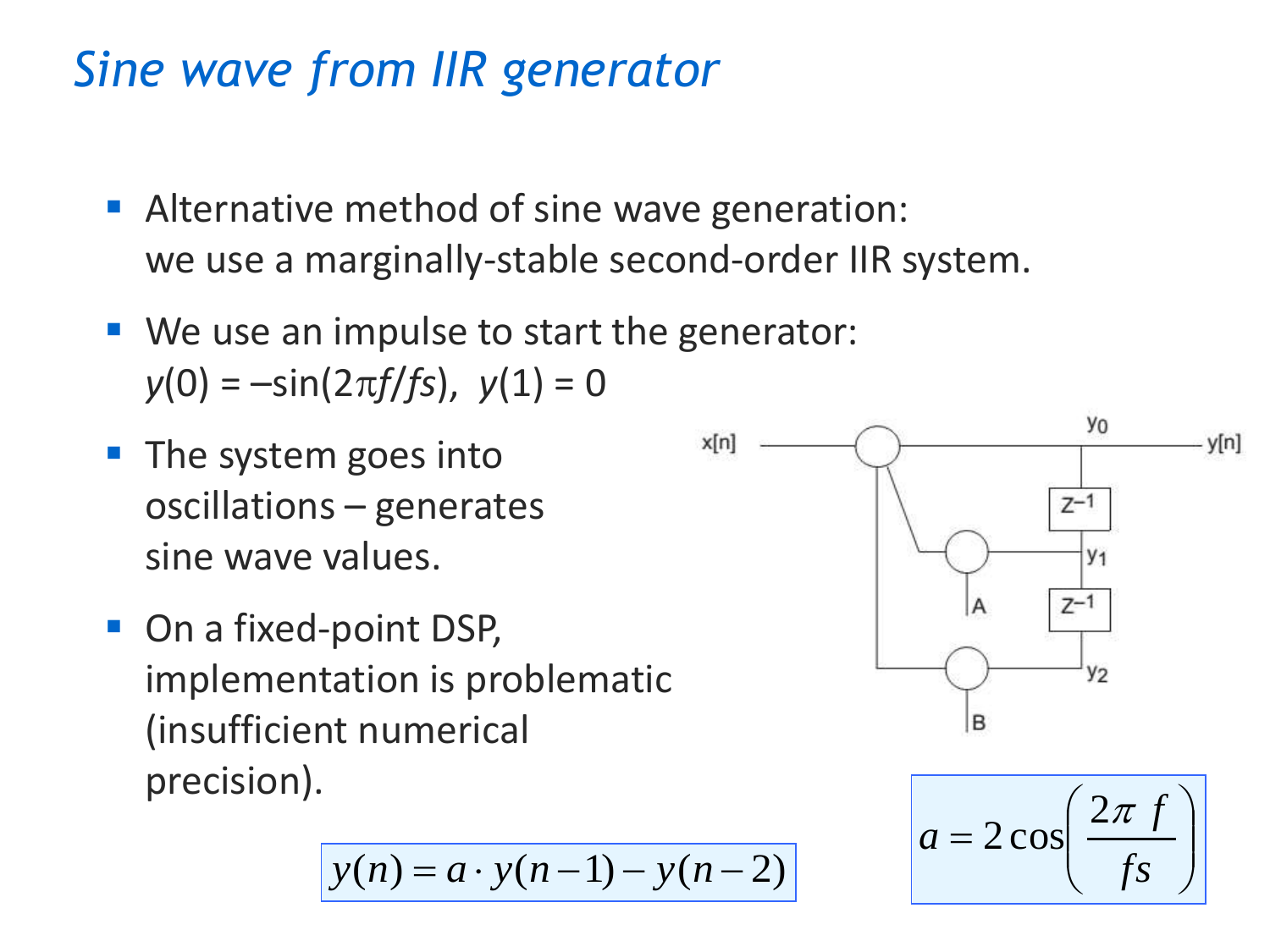## *White noise generation*

- **•** White noise  $-$  a random signal with flat spectrum.
- To generate a digital noise, we use (pseudo)random number generators – RNG.
- Noise samples are computed by the algorithm.
- Example of a simple noise generation algorithm: LCG – linear congruent generator:

 $y(n) = [a \cdot y(n-1) + b] \mod M$ 

*mod* – modulo, remainder of integer division by *M*

■ For professional applications, such as cryptography, more accurate algorithms are needed (e.g., Mersenne Twister).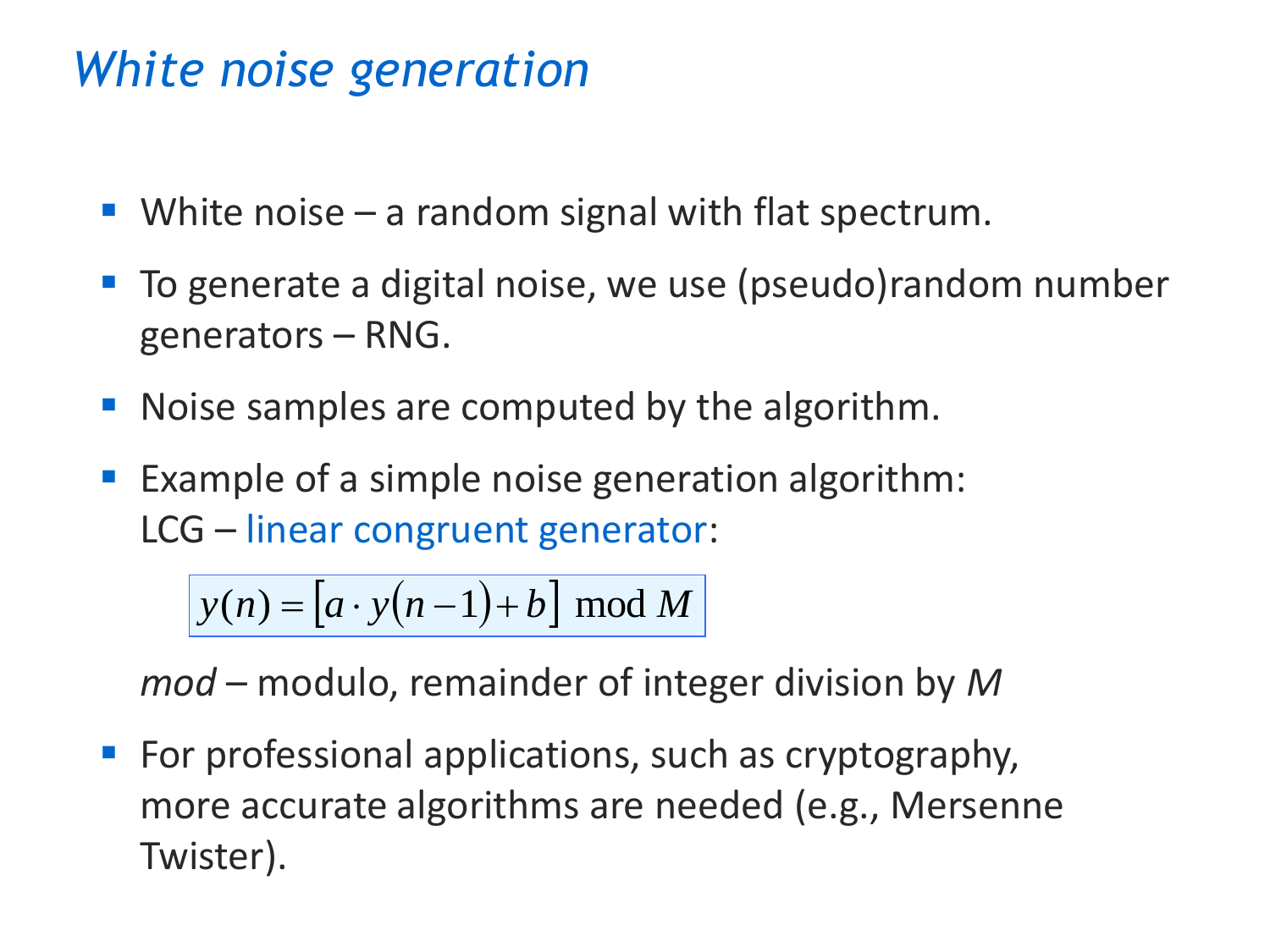### *White noise generation*

- Initial value  $y(0)$  is called a seed. Given the same seed, the algorithm will always generate the same sequence of pseudo-random numbers.
- In practice, we set the seed to a constantly changing value, e.g., a counter of processor cycles.
- **Example:**  $a = 2045$ ,  $b = 0$ ,  $M = 2^{20}$ ,  $y(0) = 12345$ . Time and spectrum plots:



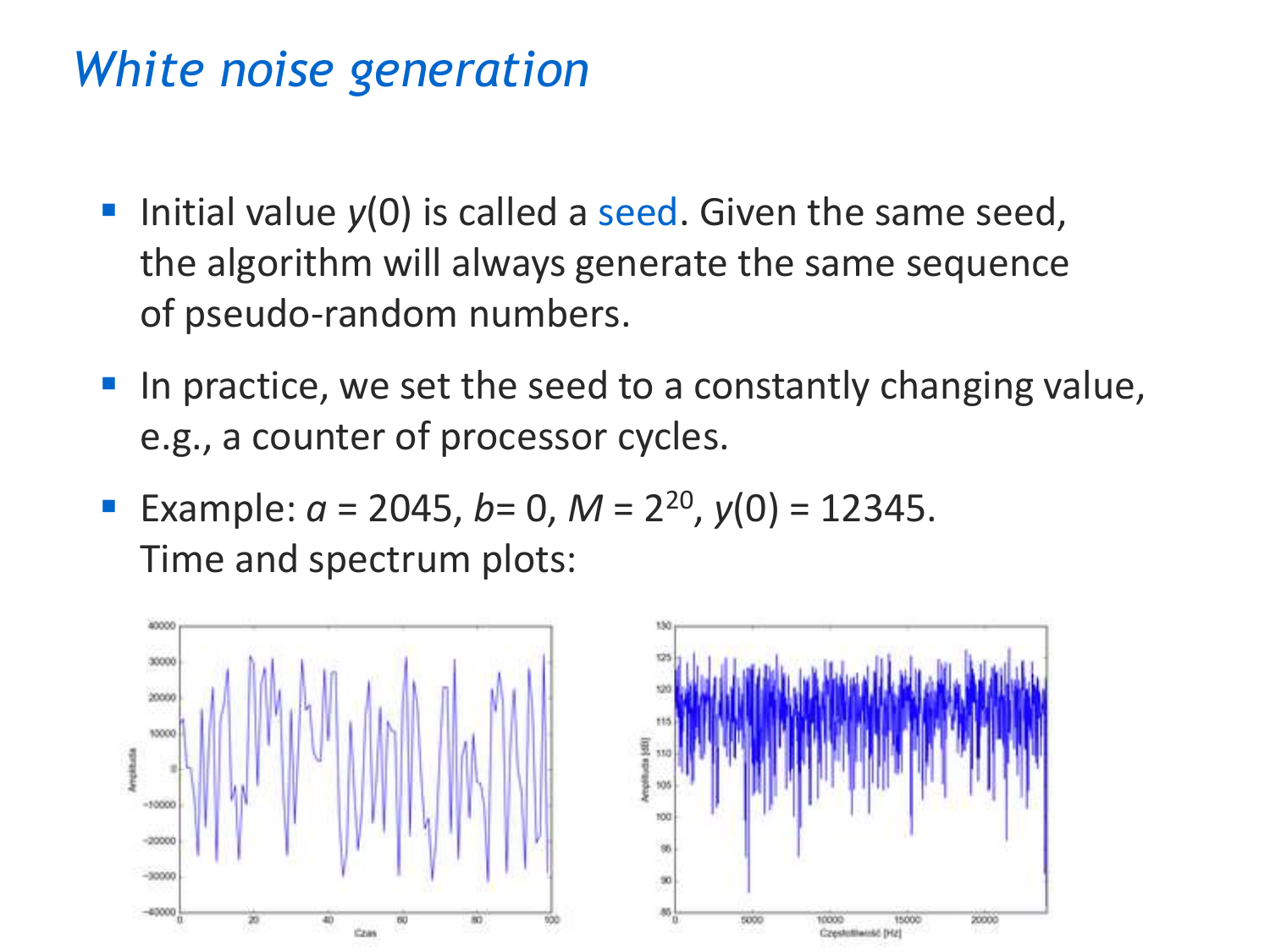## *White noise generation in DSPLIB*

 $\blacksquare$  Initialization  $\blacksquare$  just once, when the program starts:

```
rand16init();
```
■ Writing *nr* samples into buffer *r*:

| rand16          | <b>Random Number Generation Algorithm</b> |
|-----------------|-------------------------------------------|
| <b>Function</b> | ushort oflag= rand16 (DATA *r, ushort nr) |

LCG:  $a = 31821$ ,  $b = 13849$ ,  $M = 65536$ 

rand16(bufor, 2048);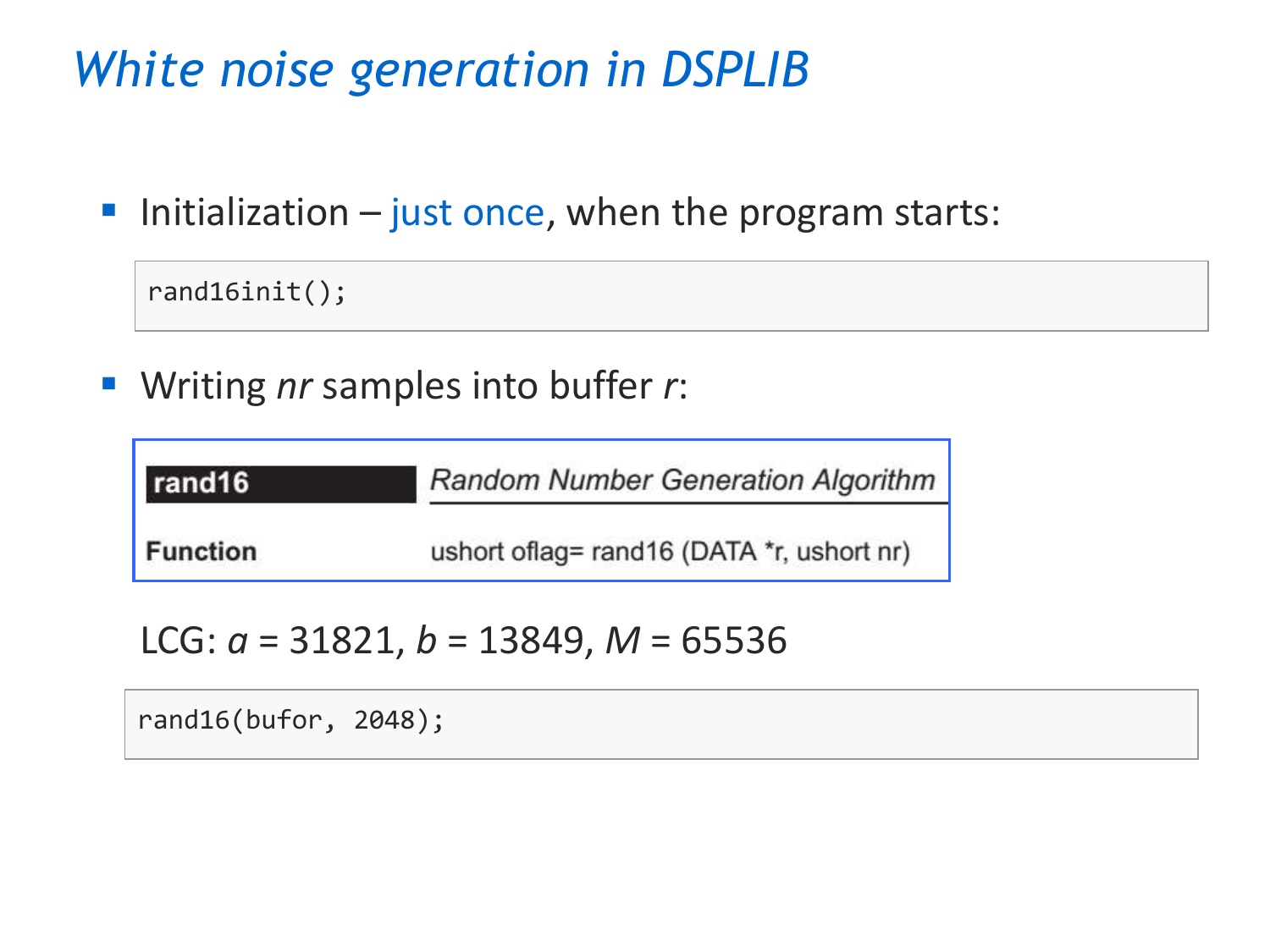## *Signal from a wavetable*

- Any signal can be generated by reading its samples stored in memory, in a wavetable (a buffer of samples).
- For example, we can store 480 samples of one period of a sine wave.
- If we read them with speed of 48 kHz, we get a sine wave of frequency 100 Hz.
- **If we read every second sample, we have 240 samples** per period, therefore *f* = 48000 / 240 = 200 Hz
- If we loop the samples we read, we get a continuous wave.
- The problem: how can we generate *any* frequency?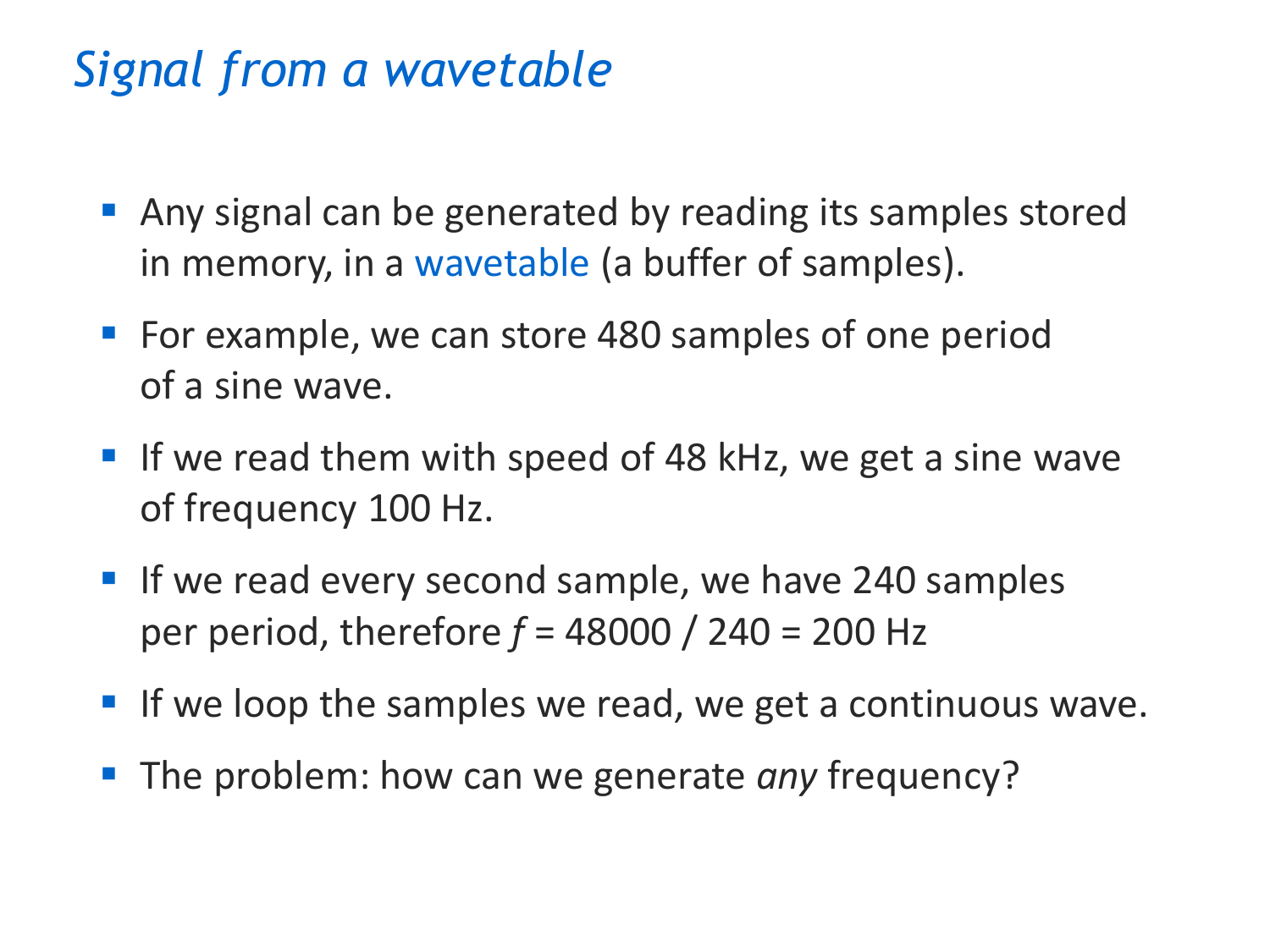## *Signal from a wavetable*

- A general case: generating wave of any frequency.
- Step to move the read index in the wavetable:  $s = f \cdot N / fs$  (*N* – number of samples in wavetable).
- For  $f = 456$  Hz,  $N = 4800$ :  $s = 45.6$
- Usually, step *s* is not an integer.
- So, we need to "read between samples".
- Interpolation of samples: estimating values between samples stored in the memory.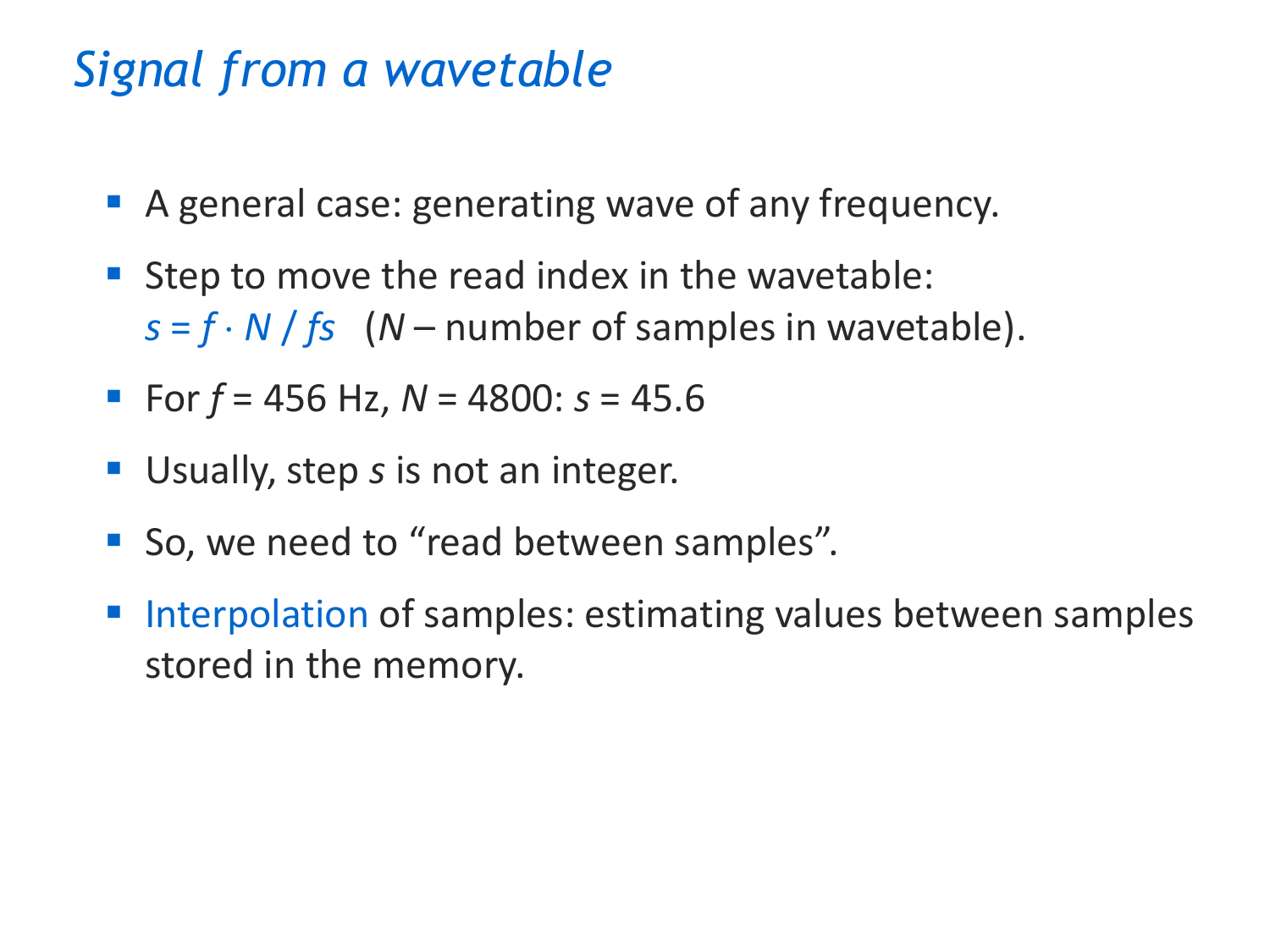#### *Linear interpolation*

- The simplest interpolation is linear. We connect the known samples with a straight line, and we look for a value at a given position on the line.
- Let *index* = 45.6. We interpolate between samples  $x[45]$  and  $x[46]$  – the previous and the next one.

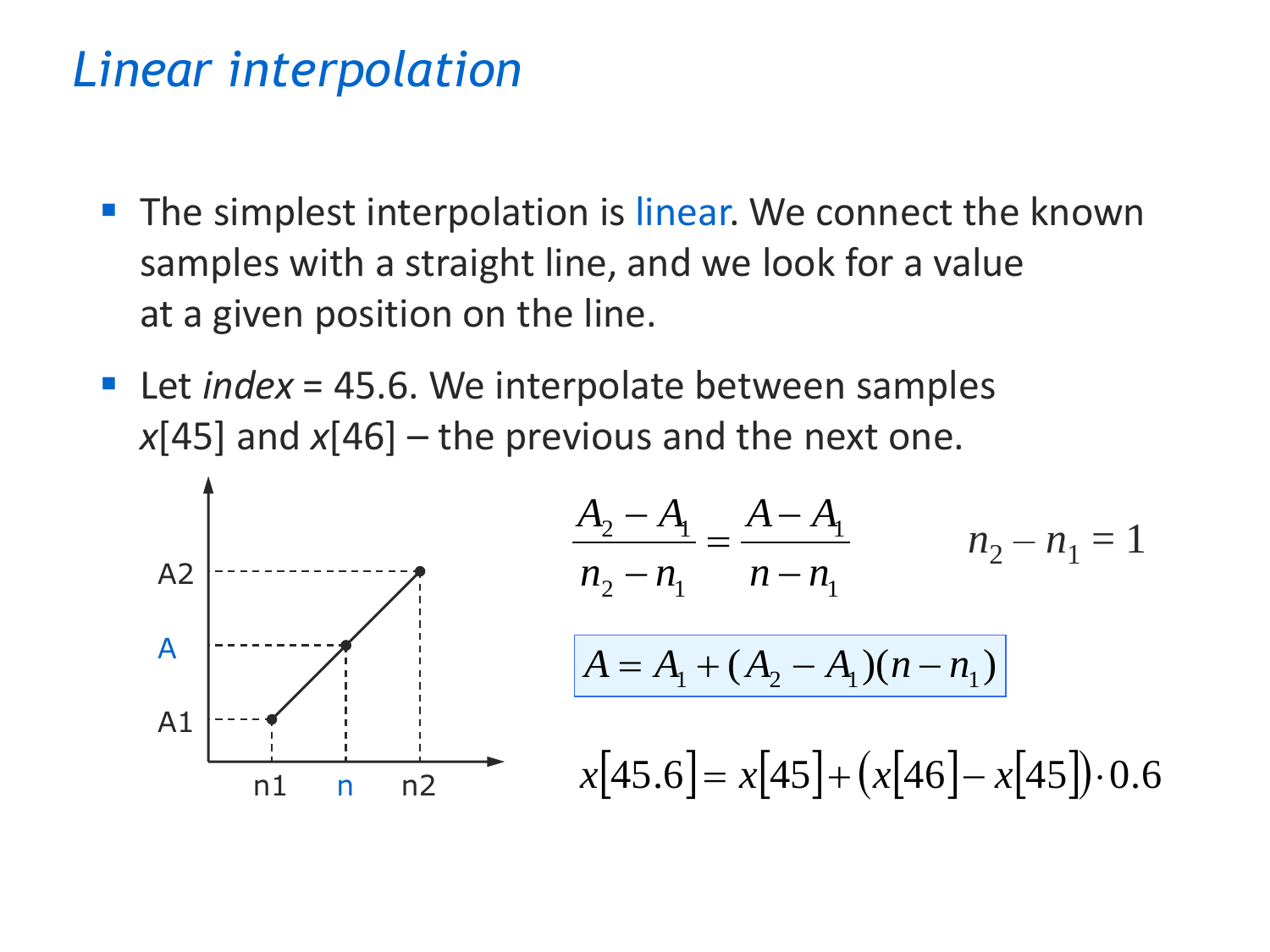## *Reading samples with interpolation*

```
// Example: index = 45.6
int index_c = 45; \frac{1}{10} integer part (45), int
int index u = 19661; // fractional part (0.6), Q15
// Read samples from table
int a1 = buffer[index_c]; \frac{1}{2} // the previous sample
int a2 = buffer[index c+1]; // the next sample
// linear interpolation
long a = index_u * (long)(a2 - a1) // (n-n1)*(a2-a1)a = (\text{ground}(a \lt 1) \gt 16) + a1 // + a1
// value of the interpolated sample
y = (int)a;
```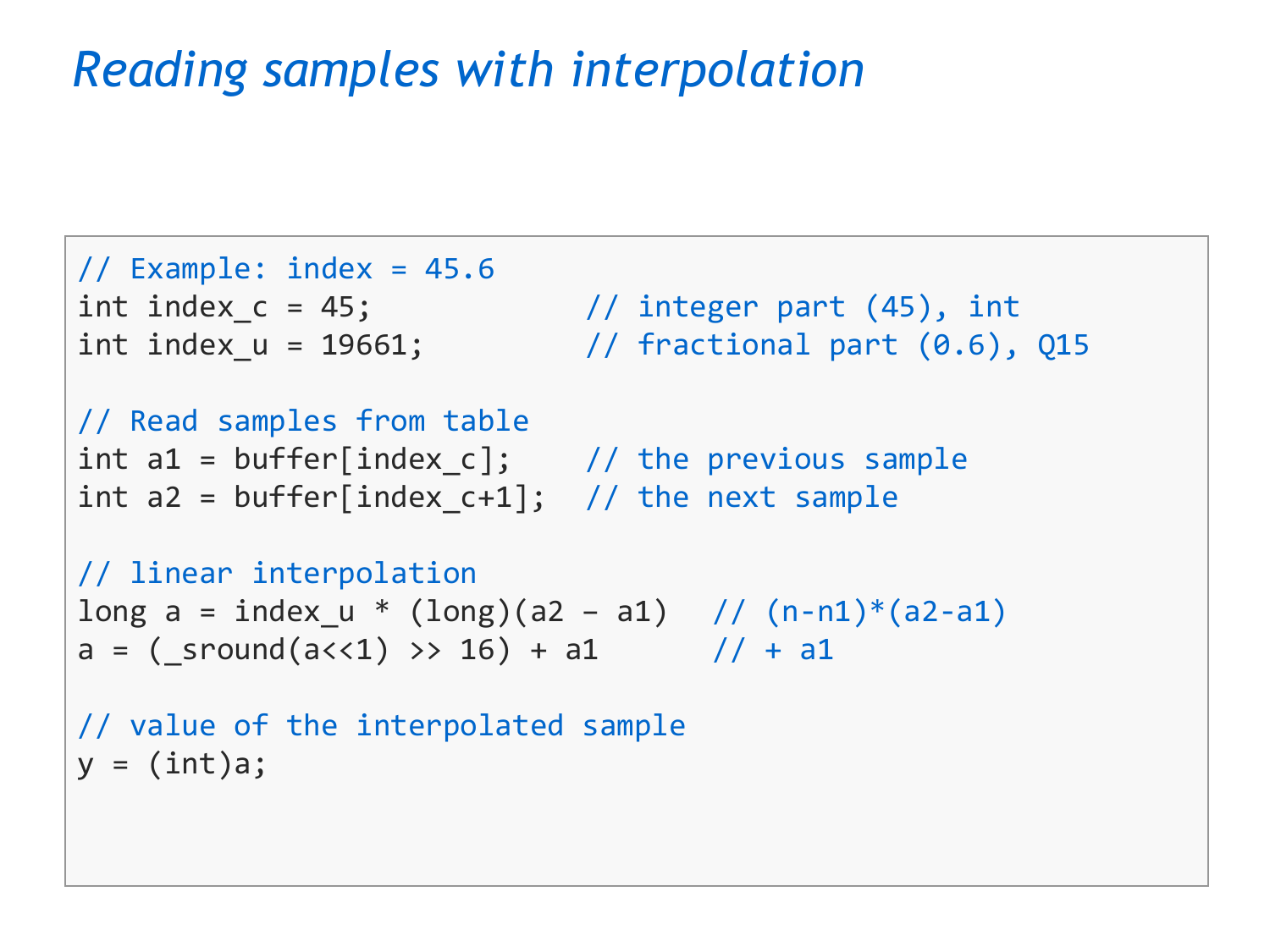### *Other interpolation methods*

- Linear interpolation is simple, but not accurate.
- More accurate methods:
	- polynomial interpolation of degree 2 (square), 3 (cubic) and higher degrees.
	- interpolation with  $sin(x)/x$  functions (sinc interpolation):

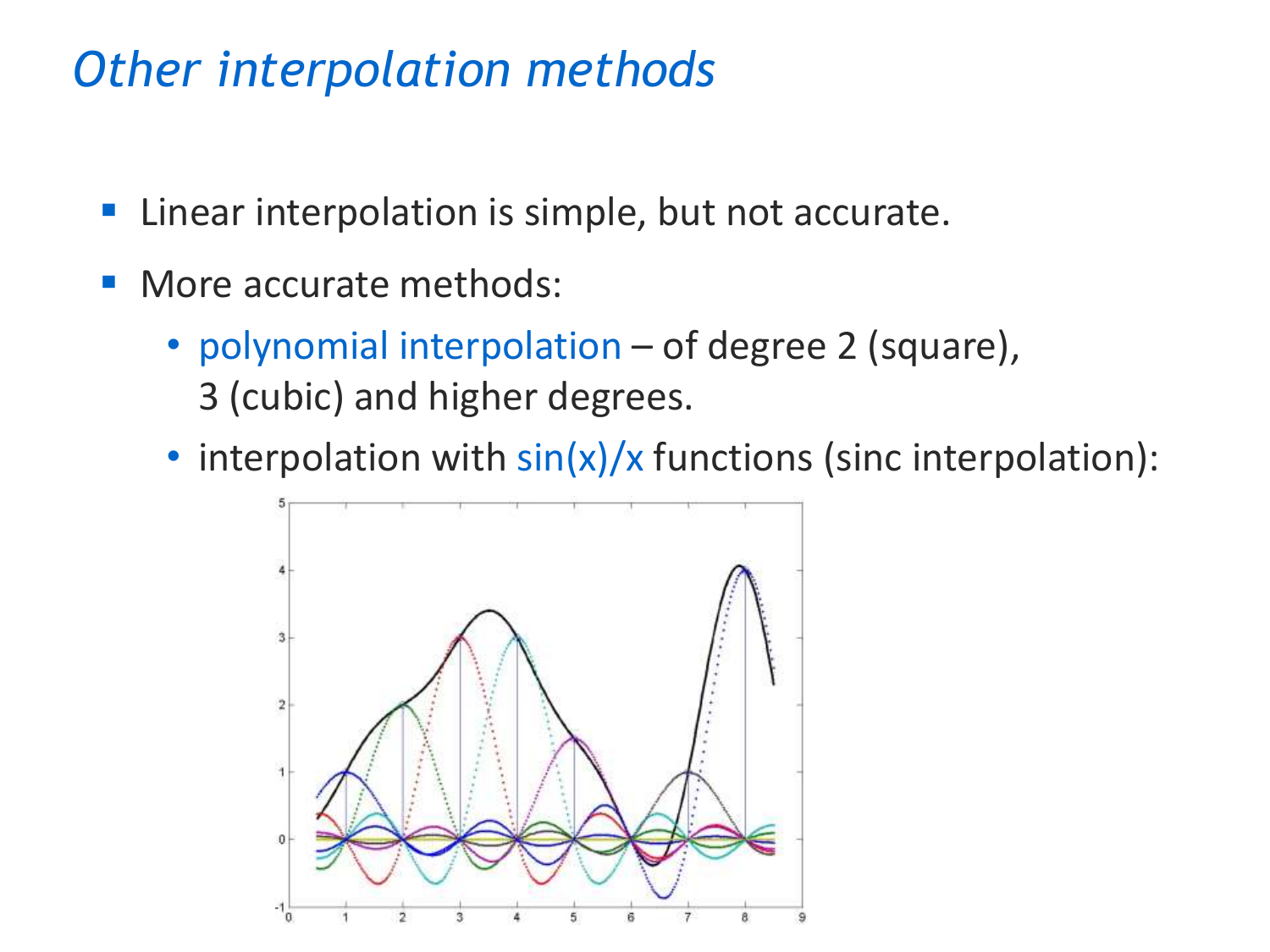# *Signal from a wavetable*

- The more samples in the buffer, the better (lower interpolation errors).
- We can store any signal in the wavetable.
- This methods works fine if we read and loop a wave period.
- **If we do not loop, frequency change results in changing** the duration – the signal becomes shorter or longer.
- Interpolation of signals with complex spectrum, such as square wave, may result in aliasing. Usually, we need to store a number of wave versions of different frequencies in the wavetable.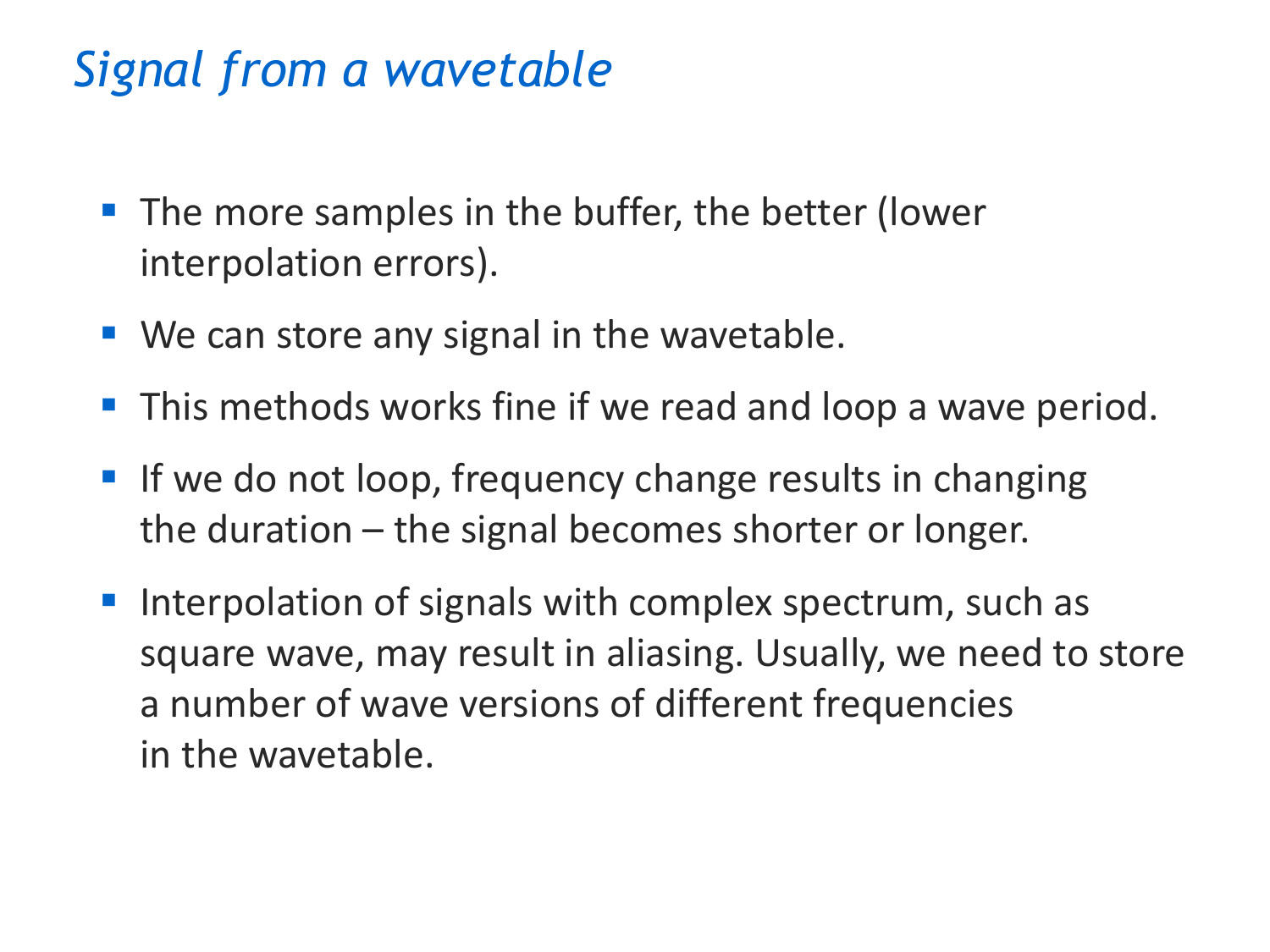# *Signal from a wavetable*

Reading a sound signal from table with different steps:

- step =  $1$ :
	- samples read with the original sampling frequency,
	- sound pitch the same as the original sampled sound;
- step < 1:
	- we read samples more slowly sound becomes longer
	- the sound pitch is lower than the original;
- step > 1:
	- we read samples quicker sound becomes shorter
	- the sound pitch is higher than the original.